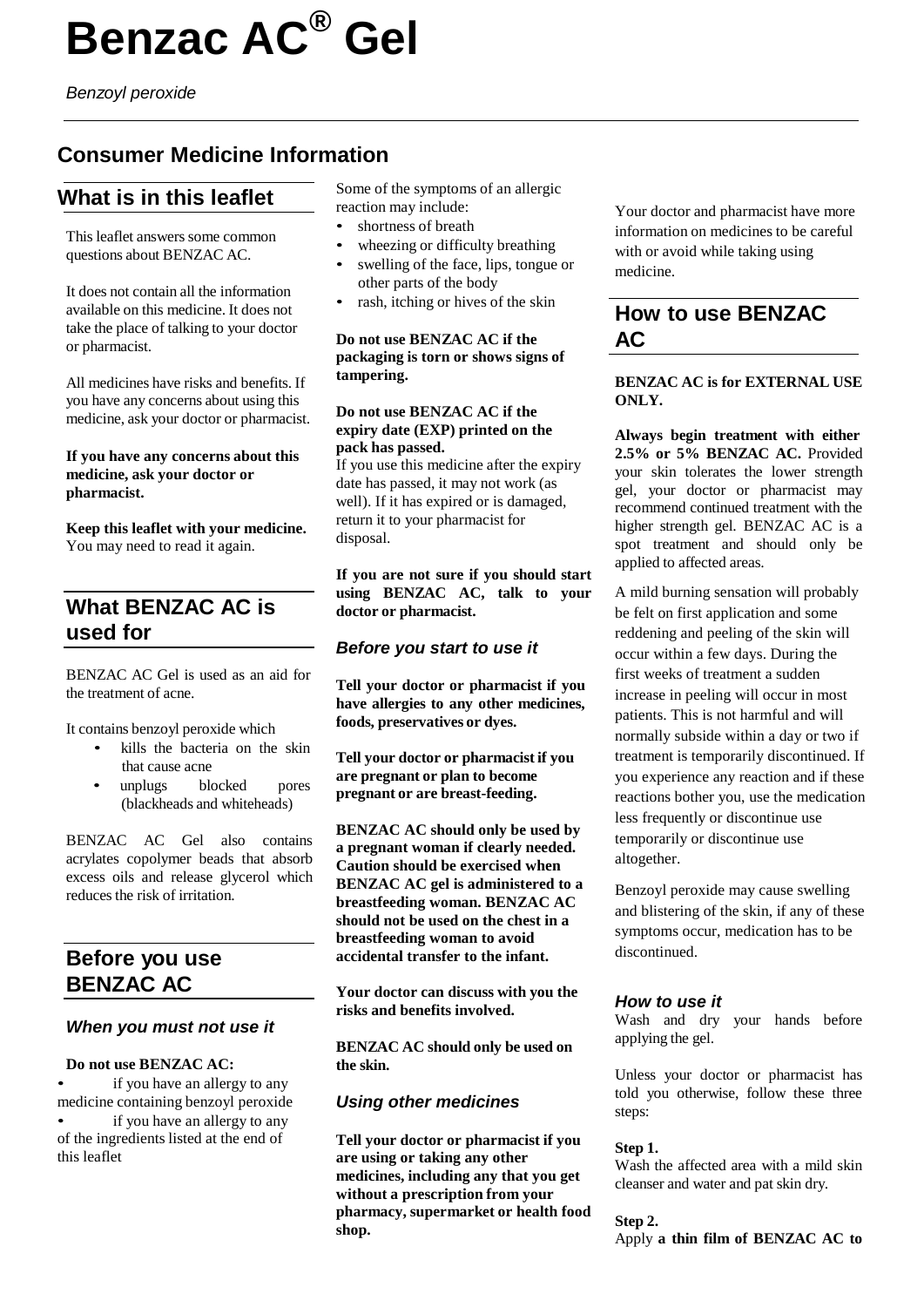**the affected areas once daily**, leaving on the skin for 2 hours then washing it off with water then pat skin dry.

#### **Step 3.**

Apply a light **moisturiser** which won't clog pores.

After three days, if no discomfort is felt, **apply BENZAC AC in the evening and leave it on all night.**

After 7 days, if there is no redness or peeling and your skin is still not improving, **apply BENZAC AC twice a day morning and night** *How long to use it*

How long you will need to use BENZAC AC will depend on how quickly your condition improves.

**Persevere with your therapy** as acne can take time to improve. After you have used it for one month, you should see your doctor or pharmacist again so they can check the improvement in your condition.

**If you are not sure how long to use BENZAC AC, talk to your doctor or pharmacist.**

## *If you forget to use it*

**If you forget to apply it use it again as directed, as soon as you remember.**

**Do not double the amount used to make up for the application that you missed.**

**If you have trouble remembering to use your medicine, ask your pharmacist for some hints.**

# *If you use too much (overdose)*

If you use too much gel, you may find that your skin becomes irritated no more rapid or better results will be obtained and severe irritation might develop. In this case, treatment must be discontinued and appropriate symptomatic therapy should be established.

Wash off as much as you can and when the irritation has gone down; start using it again as directed.

#### *If you swallow it*

**Immediately telephone your doctor, or Poisons Information Centre (telephone 13 11 26), or go to Accident and Emergency at your nearest hospital, if you think you or anyone else may have swallowed BENZAC AC.**

**Do this even if there are no signs of discomfort or poisoning.**

You may need urgent medical attention.

# **While you are using BENZAC AC**

*Things you must do*

**Tell all doctors and pharmacists who are treating you that you are using BENZAC AC.**

**If you feel that BENZAC AC is not helping your condition, tell your doctor or pharmacist.**

# *Things to avoid*

**Avoid contact with the eyes, lips, mouth, angles of the nose**, mucous membranes **and sensitive areas of the** neck. If accidental contact should occur, rinse thoroughly with warm water and pat dry. Contact may cause irritation. BENZAC AC should not be applied to damaged skin.

Do not use BENZAC AC with any other acne products that are used on the skin unless your doctor or pharmacist has told you that you can, as this may cause your skin to become red and sore.

**Avoid excessive exposure to sunlight or other sources of ultra-violet light.**

## *Things you can do*

**Apply a non-greasy, broad spectrum, high SPF Factor sunscreen** when sun protection is needed.

# *Things to be careful of*

Keep use of cosmetics to a minimum and avoid oil based cosmetics which can clog the pores.

**Be careful when using BENZAC AC gel because benzoyl peroxide can bleach or discolour clothing, towels or bed linen.** Make sure you wash your

hands thoroughly after you have used it.

Fair-skinned individuals are more likely to be susceptible to irritation when using BENZAC AC.

**Do not use harsh skin cleansers, scrubs, medicated soaps or cosmetic products containing alcohol as these may have an additional drying or irritant effect.**

BENZAC AC contains propylene glycol which may cause skin irritation.